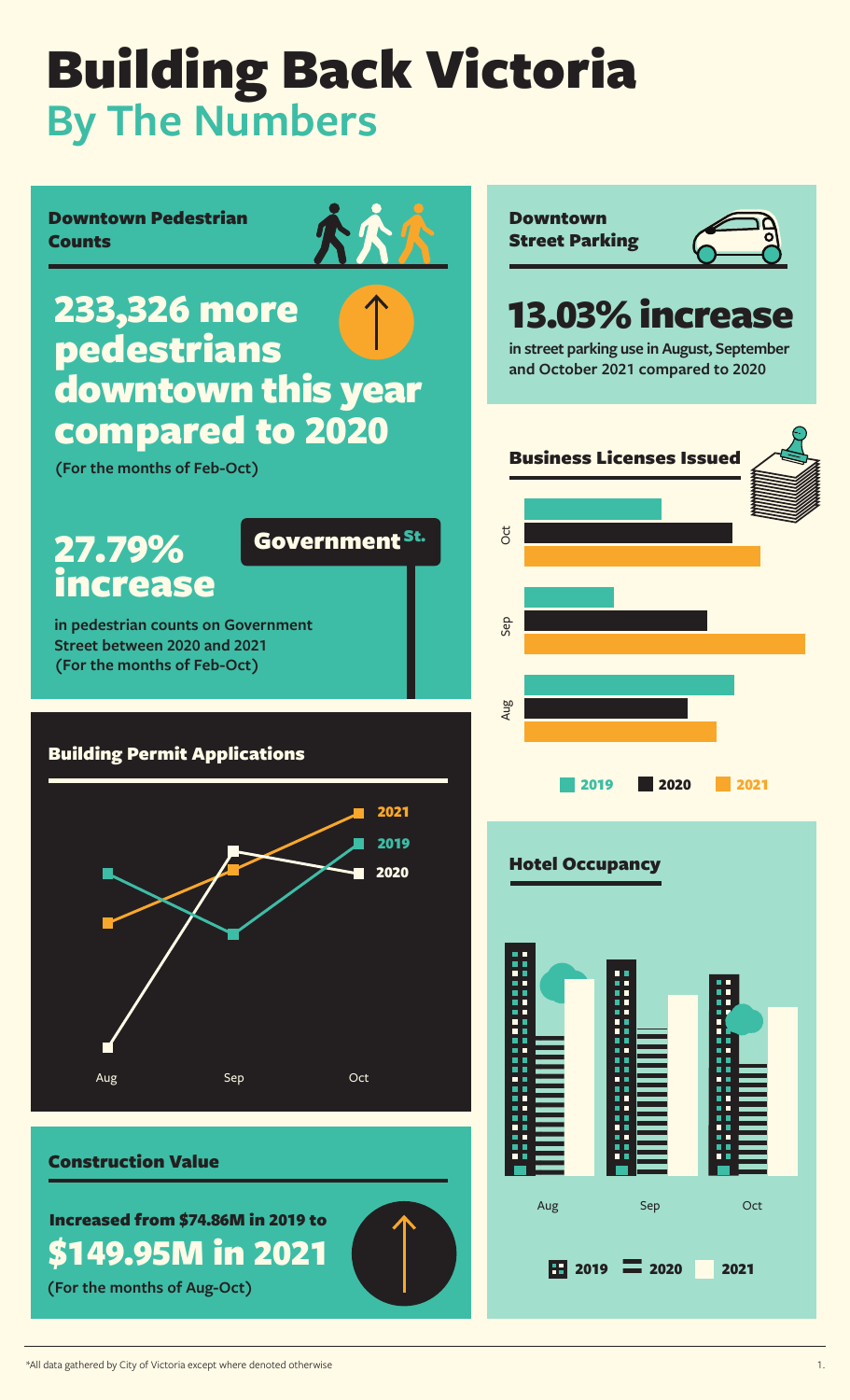#### DOWNTOWN PEDESTRIAN COUNTS

#### Total, all active counters \*DVBA





#### Daily average of all Government Street counters \*DVBA



#### Total, Government Street only \*DVBA



#### Daily, average of all active counters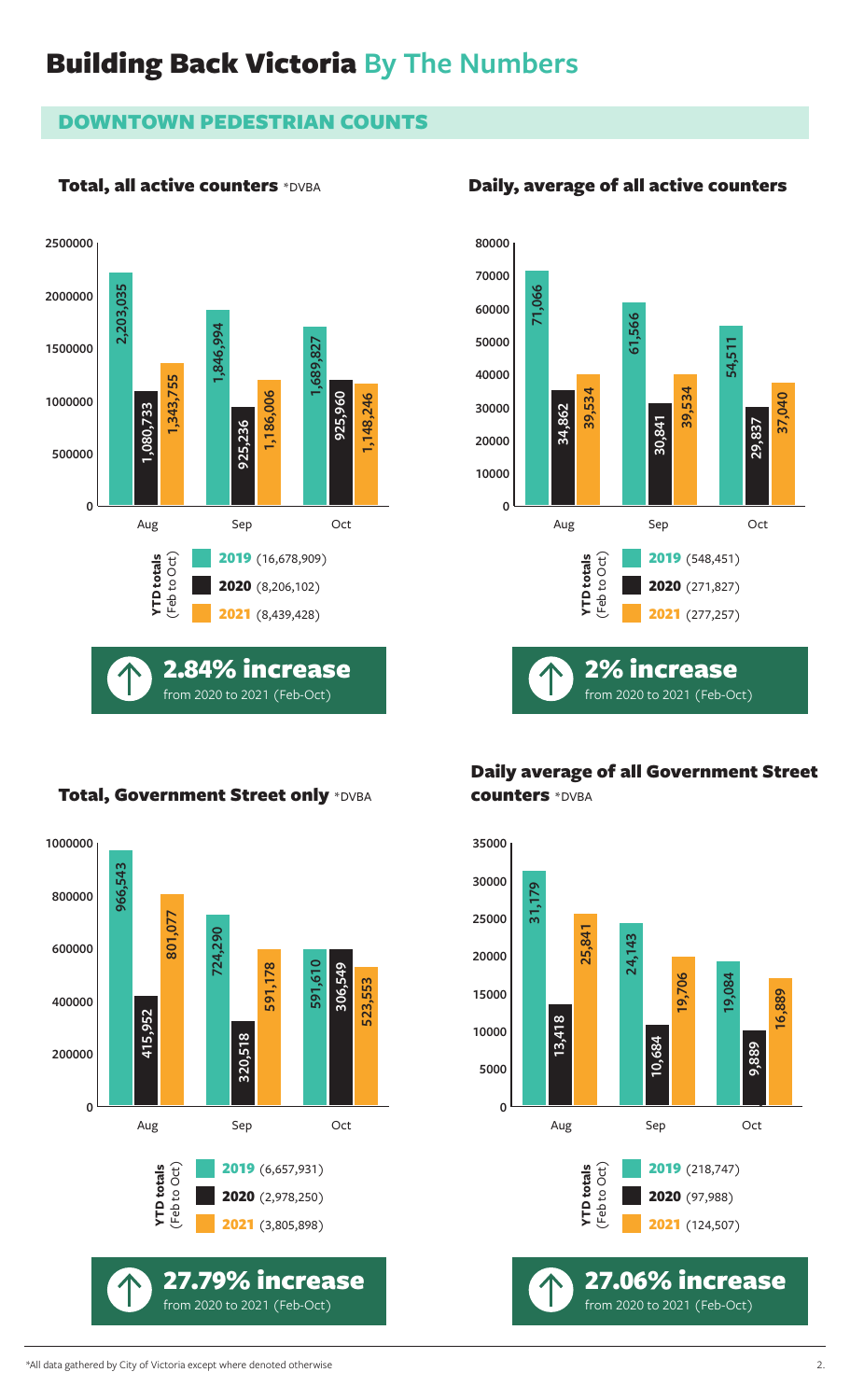#### **BICYCLES**

#### Bike counter

The data is from the counter the City had active for this entire period, beginning Feb 2020. This counter is located at the north end of Harbour Road on the Galloping Goose trail.



#### PARKING



#### PARKING

#### Parkade transactions



*Decrease in parkade transactions reflects the switch of City Parkades to the gateless Pay by Space model. The new system only shows paid transactions parking patrons that park in 1 hour free spaces or after 6pm are not reflected in parkade transactions.*

#### ParkVictoria transactions

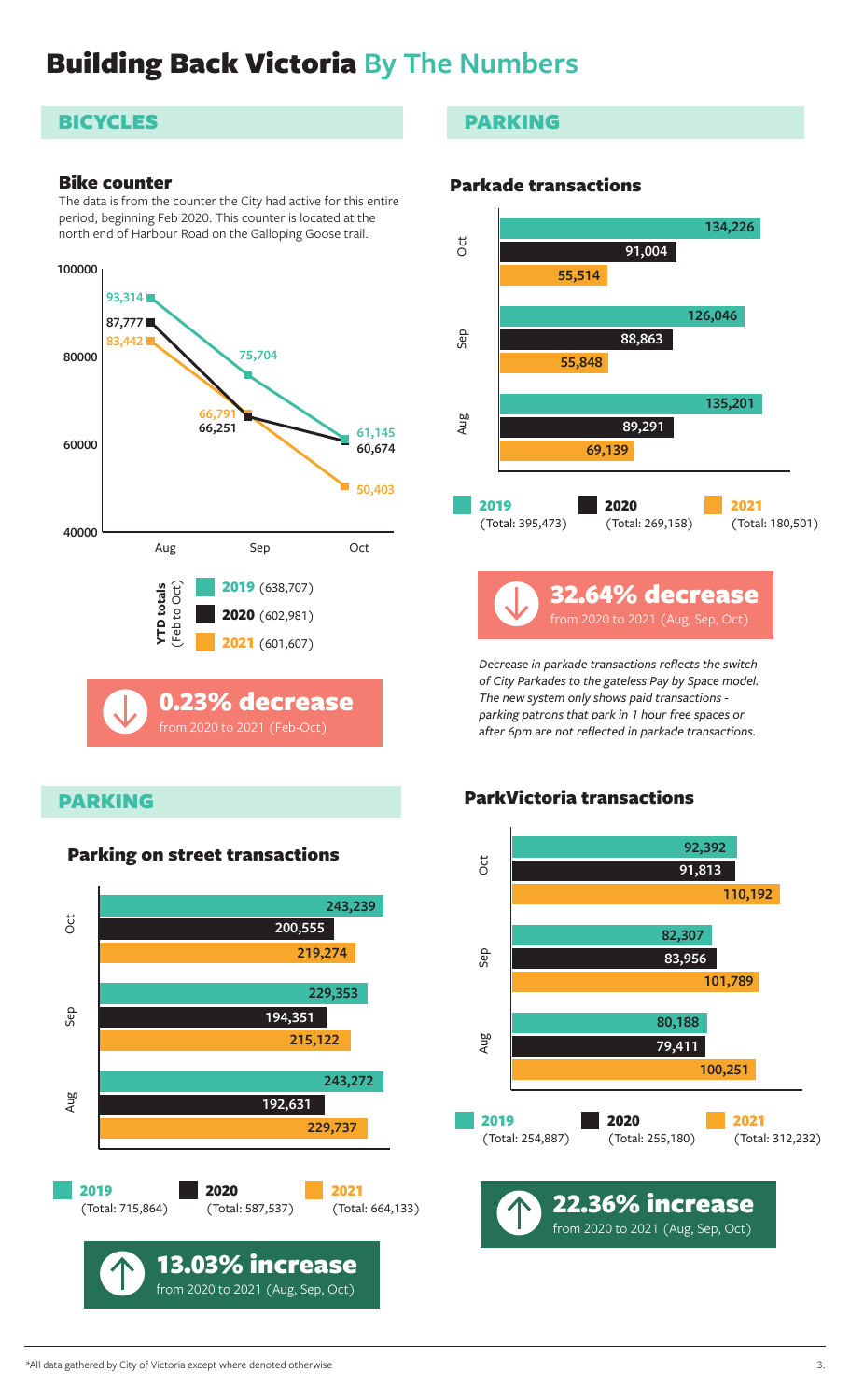#### BUILDING PERMITS

#### Building permit applications









#### BUSINESS LICENSES

#### New business licenses issued



#### Construction value (\$ millions)